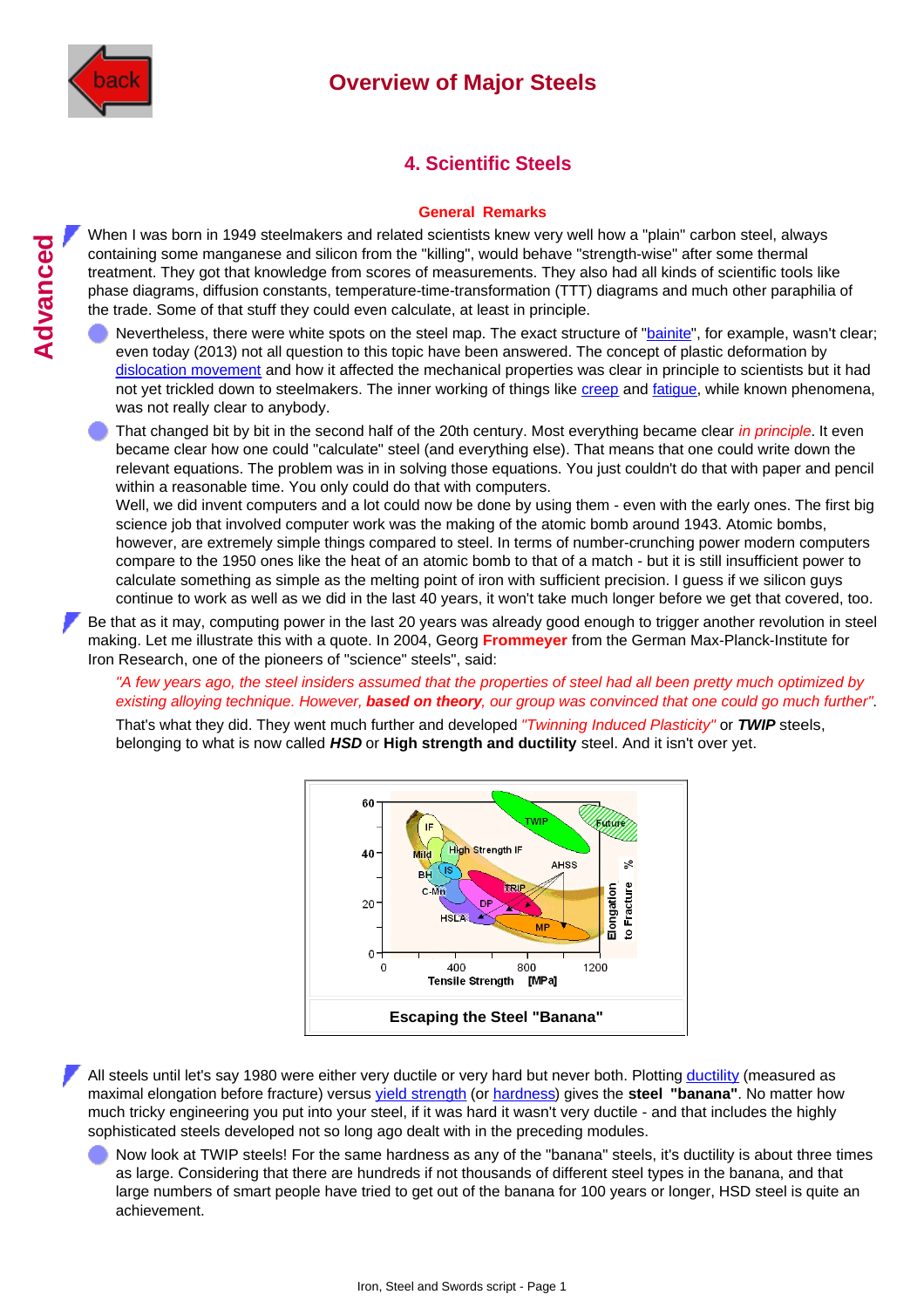What's more, it is not the end of new "scientific" steels, but the beginning. Ultrahard steels with ductilities beating those of soft iron or gold are just around the corner. Think of it this way: A sword made from that kind of steel is harder in all of its body than the cutting edge of the best katanas or wootz blades. It is incredibly elastic: Not only can you bend it into a semicircle without breaking it, you can make a complete circle. And when you keep bending, it still won't break but wind into a spiral by plastic deformation.

So what is the scientific principle behind those HSD or "super steels"? Read on.

## **Transformation-Induced Plasticity (***TRIP***) Steels**

The first "scientific" steels starting the *High strength and ductility* class were the TRIP steels. They consist of "many" or complex ["phases":](http://www.tf.uni-kiel.de/matwis/amat/iss_dec_15_2021/kap_9/advanced/t9_2_1b.html#_3) ferrite, retained austenite, bainite and martensite. Some people actually count TRIP steel among the **dual phase** or **complex phase** steels.

TRIP steels are generally low carbon steels containing some **γ stabilizers** like nickel (Ni), manganese (Mn) and cobalt (Co) that lower the **γ ⇒ α** temperature (**A1)** and thus enable to keep some austenite stable down to room temperature,

The TRIP trick, however, is produced by adding sizeable amounts off (cheap) silicon (Si) and aluminum (Al). These elements cause and control the *transformation-induced plasticity* by enabling *strain*-induced martensite formation. This is a different thing from *stress*-induced martensite formation that you get by quenching. It is a kind of new work-hardening effect and indeed, TRIP steels may get much harder upon deformation.

Of course, making TRIP steel demands precise processing. Similar to the principles of [dual phase steel](http://www.tf.uni-kiel.de/matwis/amat/iss_dec_15_2021/kap_9/advanced/t9_2_1b.html#dual phase steel) you might start with intercritical annealing to provide for a well-developed ferrite / austenite structure. Then you cool with a (relatively large) rate to a temperature that leads to [bainite](http://www.tf.uni-kiel.de/matwis/amat/iss_dec_15_2021/kap_8/illustr/s8_4_1.html) formation and stay there a while, doing ["austempering"\)](http://www.tf.uni-kiel.de/matwis/amat/iss_dec_15_2021/kap_8/illustr/s8_4_3c.html). Then quench to room temperature but without forming much martensite. Of course, as soon as this works, you try to get the proper structure in easier and cheaper ways.

You notice that I was avoiding the big [why question](http://www.tf.uni-kiel.de/matwis/amat/iss_dec_15_2021/kap_1/backbone/r1_1_2.html#why questions) so far: 1. *Why* does this structure work so well? 2. *Why* does *strain* induce martensite formation?

The answer to the *first* question is: Look up dual phase steel and why they work so well. The same basic principles you find there also apply to TRIP steel - except that the amount of martensite increases with deformation, leading to more pronounced work hardening, and that the bainite and the small carbides / nitrides that are also in there provide for some additional hardness right away. Look a the [comparison of stress-strain](http://www.tf.uni-kiel.de/matwis/amat/iss_dec_15_2021/kap_9/advanced/a9_2_2.html#_5) [curves](http://www.tf.uni-kiel.de/matwis/amat/iss_dec_15_2021/kap_9/advanced/a9_2_2.html#_5) to see the point.

The answer to the second question is simple: I don't know. [Martensite formation](http://www.tf.uni-kiel.de/matwis/amat/iss_dec_15_2021/kap_8/backbone/r8_4_1.html) is a tricky business in just "plain carbon" steel, and under what kind of conditions it might occur in complex structures is not something explained in a few lines.

Let me just give you some ideas about what all those alloy elements do:

- Manganese (Mn), Nickel (Ni), cobalt (Co), and others stabilize the austenite so retained austenite can be formed.
- Carbon is used in somewhat higher quantities than in **DP** steels to enable the retained austenite to transform to martensite during deformation. The level of carbon determines if the transformation starts at small strains (low level) or high strains (higher level).
- Relatively high concentrations of silicon and/or aluminium accelerate the ferrite formation and retard cementite formation in the "bainite". This forces the carbon into the still present austenite and keeps it there.

What the structure of TRIP steels might look like is shown below. On the left is a schematic structure after some deformation and thus martensite formation; on the right a real structure before deformation is shown..



By now there is a large variety of TRIP steels with a broad range of compositions. Typically, the concentration of alloying elements is low with a sum total of no more than around 3.5 %. Here is an example: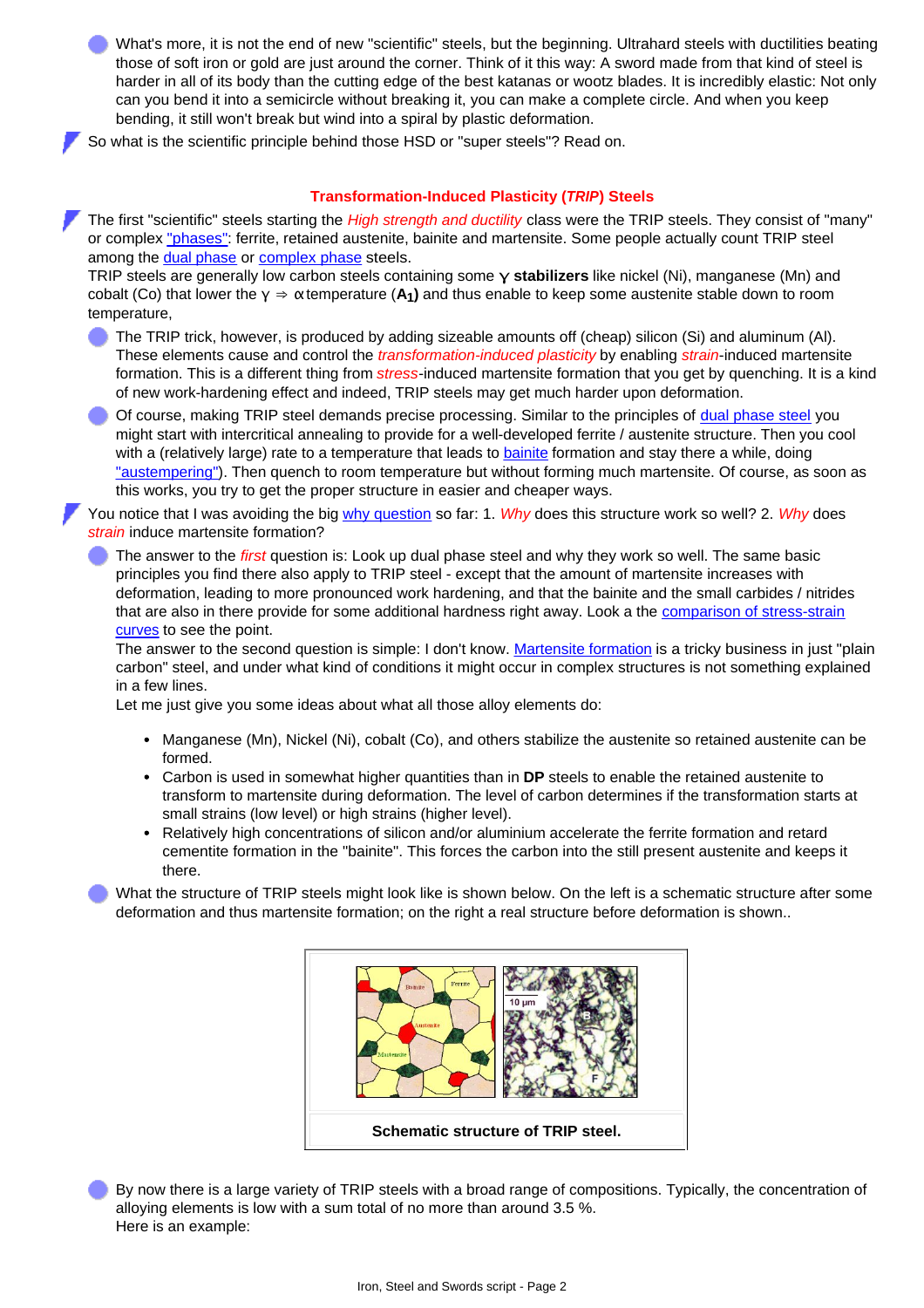| C                                                    | Mn   | Si   | P     | S     | Cr   | Ni   | Cu   | Al    | Si    | <b>Nb</b> | Τi    |  |
|------------------------------------------------------|------|------|-------|-------|------|------|------|-------|-------|-----------|-------|--|
| 0.19                                                 | 1.45 | 1.9  | 0.02  | 0.07  | 0.07 | 0.03 | 0.04 | 0.02  | 0.003 |           |       |  |
| 0.55                                                 | 0.59 | 1.35 | 0.015 | 0.010 | 0.59 | 0.07 | 0.13 | 0.027 | 1.35  |           |       |  |
| 0.24                                                 | 1.55 | 0.87 | 0.010 | 0.004 |      |      |      |       |       | 0.034     | 0.023 |  |
| Randomly collected compositions of some TRIP steels. |      |      |       |       |      |      |      |       |       |           |       |  |

The carbon concentration is critical; it determines to some extent the concentration of the other elements and how to process the mess. As much carbon as possible should remain in the austenite. While higher concentrations - up to and exceeding 0.4 % - might be good for mechanical properties, they are bad for [weldability](http://www.tf.uni-kiel.de/matwis/amat/iss_dec_15_2021/kap_9/illustr/s9_2_2.html) and that's why commercial TRIP steels usually employ carbon concentrations around 0.20 % – 0.25 wt.% or less.

All things considered, one conclusion is now unavoidable: When you go into TRIP steels, you definitely need to know what you are doing. You are well on the way to making **scientific steels**!

## **Twinning Induced Plasticity" or** *TWIP* **Steels**

While TRIP steels might be seen by the sceptics as just a somewhat improved dual phase steel, TWIP steels are not. They are unique. They are definitely scientific steels from the very beginning (see above) *and* they are not just evolutionary improvements of existing steels but stick out from the crowd like a physicist in his normal attire from a gaggle of fashion models.

The big trick for making extremely hard *and* extremely ductile TWIP steel is to provide for **twinning** as the major mode of deformation. I have dealt with [twinning as a deformation mode](http://www.tf.uni-kiel.de/matwis/amat/iss_dec_15_2021/kap_5/illustr/s5_4_3.html) before; it can be seen as somewhere between the normal deformation via dislocations and violent deformation by martensite formation.

What it does is to provide for more grain boundaries as the deformation proceeds. Essentially low-energy [twin](http://www.tf.uni-kiel.de/matwis/amat/iss_dec_15_2021/kap_5/advanced/a5_3_1.html#twin boundary) [boundaries,](http://www.tf.uni-kiel.de/matwis/amat/iss_dec_15_2021/kap_5/advanced/a5_3_1.html#twin boundary) but grain boundaries nonetheless. And more grain boundaries make deformation more difficult - we have [grain-size hardening.](http://www.tf.uni-kiel.de/matwis/amat/iss_dec_15_2021/kap_8/backbone/r8_3_2.html) So, as in TRIP steel, we may have substantial work-hardening as we deform the steel, just more so:



This is just one example. You also can get flatter curves, starting at higher yield strengths or hardness.

TWIP steels are always austenitic [high alloy steels](http://www.tf.uni-kiel.de/matwis/amat/iss_dec_15_2021/kap_9/advanced/t9_2_1a.html#high alloy steels) with lots of manganese as major alloying element. The steel in the figure above, for example, essentially contains 22 wt.% Mn and 0.6 wt.% C. One could argue that good old [Hadfield's steel](http://www.tf.uni-kiel.de/matwis/amat/iss_dec_15_2021/kap_9/advanced/t9_2_1b.html#hadfield) was a precursor to TWIP steels. But there are many special and optimized TWIP compositions, containing, e.g., in addition to the manganese some % of silicon and substantial amounts of aluminum.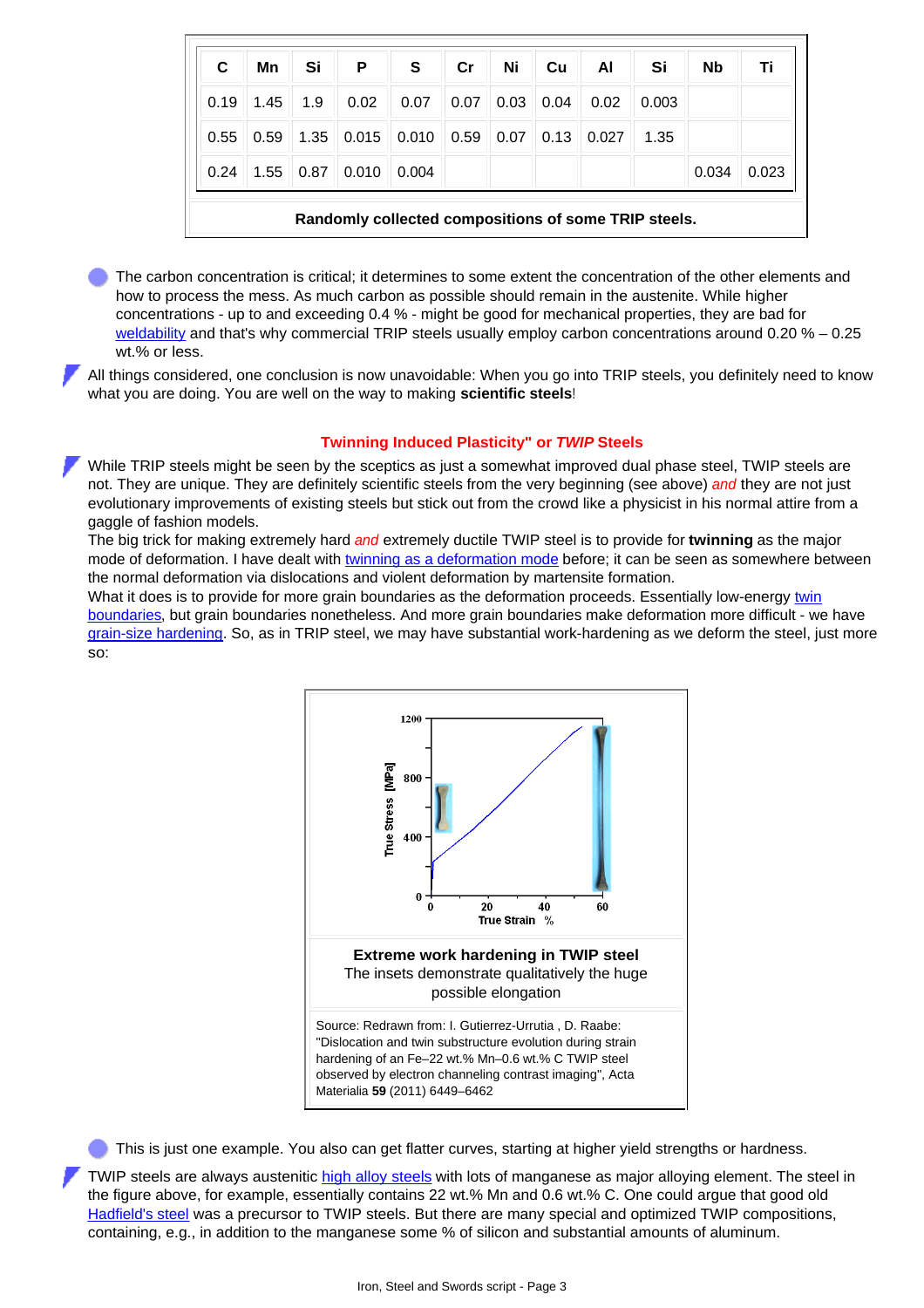Things are not quite that easy, however. There is a continuous transition from TRIP to TWIP as you alloy more and more manganese, it seems. Since manganese is a **γ [stabilizer](http://www.tf.uni-kiel.de/matwis/amat/iss_dec_15_2021/kap_9/illustr/s9_2_1.html#gamma stabilizer)**, with increasing Manganese concentration you get more and more retained austenite until eventually all is austenite. Then you run into a kind of double-TRIP behavior, where two kinds of martensites are formed: first a new hexagonal kind, and then the normal cubic / tetragonal one. Twinning as deformation mechanism comes next, followed eventually by the formation of what is called "micro-banding", something related to the much coarser [Lüders band](http://www.tf.uni-kiel.de/matwis/amat/iss_dec_15_2021/kap_9/advanced/a9_2_2.html) formation.

A decisive role is played by our old and long since forgotten friend, the [stacking fault](http://www.tf.uni-kiel.de/matwis/amat/iss_dec_15_2021/kap_5/backbone/r5_3_3.html). The stacking fault *energy* changes with alloying, and its value determines to some amount which deformation mechanisms are prevalent. Here are two pictures demonstrating the heavy twinning you find in TWIP steels:



We are looking with a [scanning electron microscope](http://www.tf.uni-kiel.de/matwis/amat/iss_dec_15_2021/kap_4/illustr/s4_1_1b.html) on, and in particular *below*, the surface of the steel (very tricky; you don't want to know about how this is done). The bright lines denote twinning. The vague cloudy structures in the background of the left-hand picture, all extending from the lower left to the upper right, result from bunched-up dislocations.

So why? Why is all this happening and why does it allow such amazingly large deformations? Well - I don't know. You must go far deeper into steel science than I intend to do at this point. I've stated that *scientists* almost understand the science of steel by now. I haven't said this includes *me* or that it would be easy!

In very simple terms, the trick is to have more than one deformation mechanism. When dislocations are finally stuck and no more plastic deformation would be possible, twining takes over, and so on. But that is just a hand-waving argument. If you need to know more, read the article!



#### **The Future**

What kinds of steel will the future bring? Who knows. It is rather likely, however, that we will get more "super" steels and more steels that are precision-tailored to the needs of some specific applications. After all, we have hardly scratched the surface of what is possible when you alloy 4, 5, 6, .. elements to iron in some specific concentrations followed by some specific processing. The number of possible variants is not far from infinity. Once more the [first law](http://www.tf.uni-kiel.de/matwis/amat/iss_dec_15_2021/kap_8/backbone/r8_2_3.html#first law of applied science) [of practical science](http://www.tf.uni-kiel.de/matwis/amat/iss_dec_15_2021/kap_8/backbone/r8_2_3.html#first law of applied science) applies!

For a taste treat of what might be around the corner, I give you the (augmented) abstracts of three papers I happened to run across:

# **Concept for the design of Maraging-TRIP steels**

**Prof. Dr. D. Raabe**

## **Max-Planck-Institut für Eisenforschung, Düsseldorf, Germany**

Advanced high strength steels can be designed via stimulating athermal transformations during deformation such as martensite formation or twinning in unstable austenite, or, alternatively, by introducing nanoscale precipitates. The first types of steels are referred to as TRIP and TWIP steels and the latter ones as maraging or nanoprecipitate steels (TRIP: transformation-induced plasticity; TWIP: twinning-induced plasticity; maraging: martensite aging through thermally stimulated precipitation of particles).

In an effort to exploit both effects for obtaining improved strain hardening, namely, athermal transformations and precipitates, we *designed* a novel class of materials that we call *maraging-TRIP steels*. These are precipitationhardened ductile high-strength austenitic-martensitic TRIP steels with up to *1.5 GPa* strength and total elongations between *15% and 20%*. The alloys have a low carbon content (0.01 wt.% C), (9-15) wt.% Mn for designing different levels of retained austenite volume fraction and stability, and minor additions of Ni, Al, Ti, and /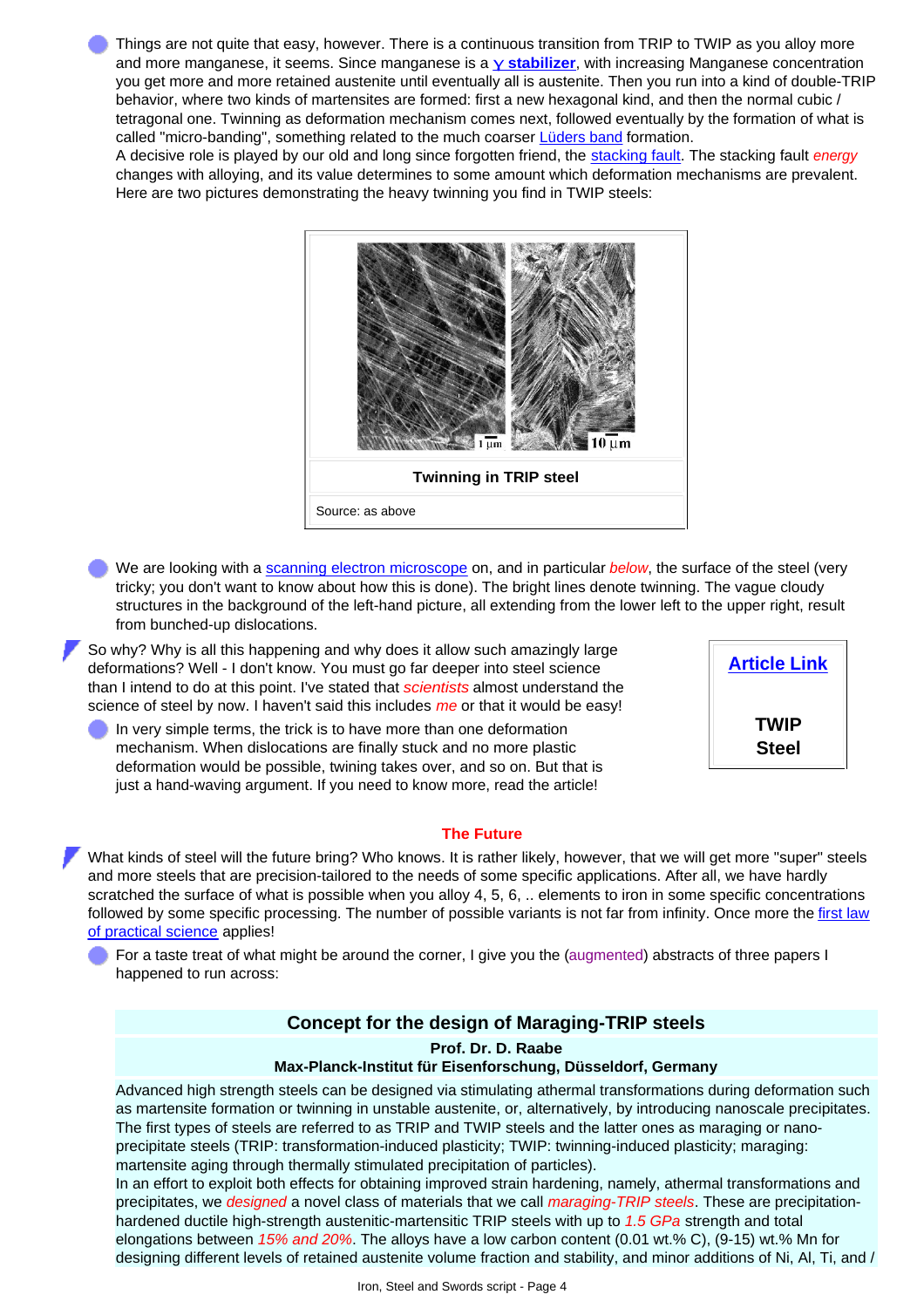or Mo (1wt.% -2 wt.%). The latter elements are used to create precipitates in the martensite during aging. The nanostructure design of the material proceeds by homogenization in the austenitic phase followed by quenching. Depending on the Mn and Ni content the resulting microstructure is either fully martensitic (as in [conventional](http://www.tf.uni-kiel.de/matwis/amat/iss_dec_15_2021/kap_9/backbone/r9_3_2.html) [maraging steels\)](http://www.tf.uni-kiel.de/matwis/amat/iss_dec_15_2021/kap_9/backbone/r9_3_2.html) or martensitic with some fraction of retained austenite. After quenching the material is heat treated at a temperature 100 K -150 K below the bulk re-austenitization temperature to create nanoparticles in the martensite (usually at 450°C).

Upon loading, strain hardening in these materials is realized by combining the TRIP effect (of the unstable austenite) with particle hardening (of the martensite). More specific, the TRIP mechanism is here based on the deformation-stimulated athermal transformation of metastable austenite into nearly cubic martensite and the resulting matrix and martensite plasticity required for accommodating this transformation misfit. The maraging treatment is based on the hardening of the quenched-in martensite through the formation of small intermetallic precipitates [5-8]. The size of these particles is of the order of several nanometers as revealed by atom probe tomography, Fig. 1.

Interestingly, the atom probe analysis of retained austenite-to-martensite interfaces and also of Mn-decorated martensite grain boundaries revealed, that pronounced austenite reversion can take place during aging (e.g. at 450°C, 48 h for the specimen shown in Fig.1), i.e. far below bulk re-transformation to austenite. This means that during the martensite aging heat treatment both, precipitation in the martensite and austenite reversion take place. It is worth noting that the occurrence of two types of austenite with different stability (retained, reversed) leads to a broader deformation regime where the TRIP effect occurs. This mechanism seems to promote ductility. Hence, the combination of the various mechanisms pointed out above in the form of Fe-Mn maraging TRIP steels, namely, the precipitation hardening of martensite and the transformation-induced formation of martensite in both, retained and reversed austenite opens a novel and lean alloy path to the development of ultrahigh strength steels .

My colleague **Dierk Raabe** is a world-renowned expert for iron and steel (in contrast to me), and his [private website](http://www.tf.uni-kiel.de/matwis/amat/iss_dec_15_2021/kap_1/illustr/s1_1_2.html#lit. net; d. raabe website) is full of first-rate information, mostly in an easy-to-understand level.

Here is his view on the future of steel, distilled from the article above. I have drawn it into the [banana figure from](#page-0-0) [above](#page-0-0). Note the change in scale!

The "Lab Steel" denotes what he and his group have already made in the laboratory, the "Speculation Steel" is what they are going for.



Here is the abstract of a paper published in Nature Materials in 2002 (underlining by me) that shows that researchers start to calculate properties from scratch.